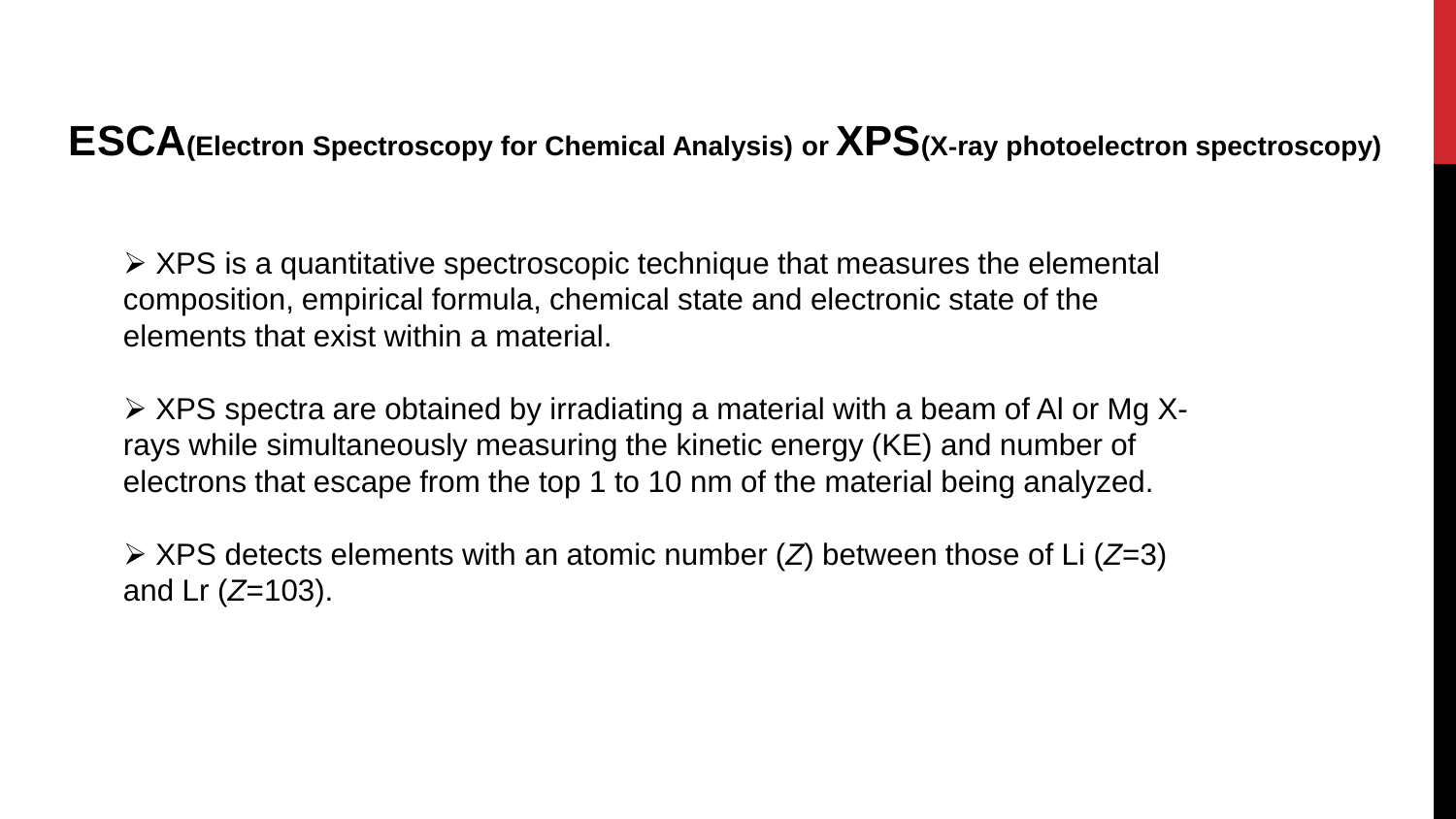### Detection Process



 $\triangleright$  Kinetic energy of emitted electron (E<sub>k</sub>) is measured in an electron spectrometer

• Binding energy  $(E_b)$  of the electron can be determined using the equation of  $E_b = h \vee - E_k - w$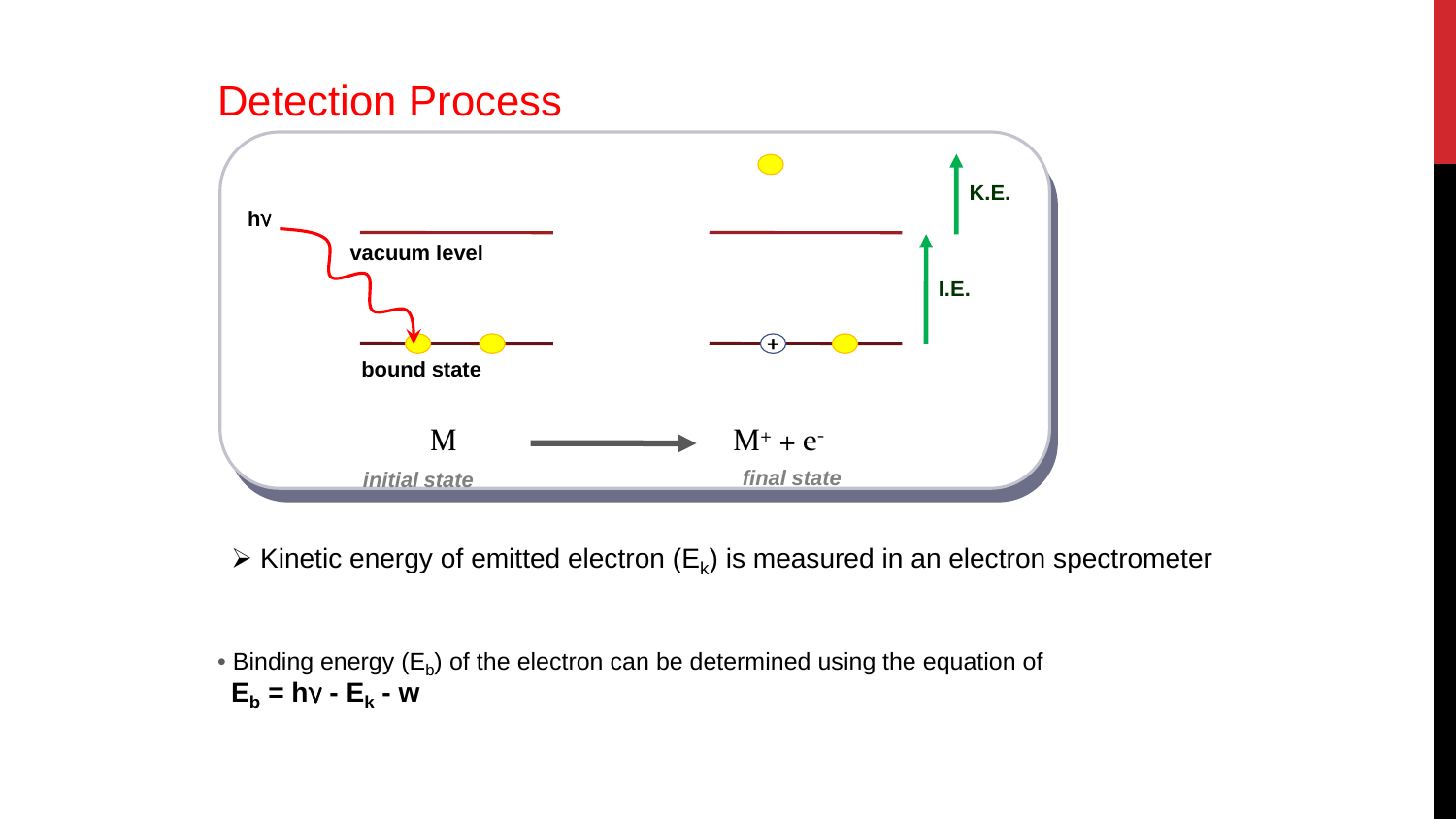

 *Binding Energy of an electron is depending on the atomic orbital , which the electron was emitted*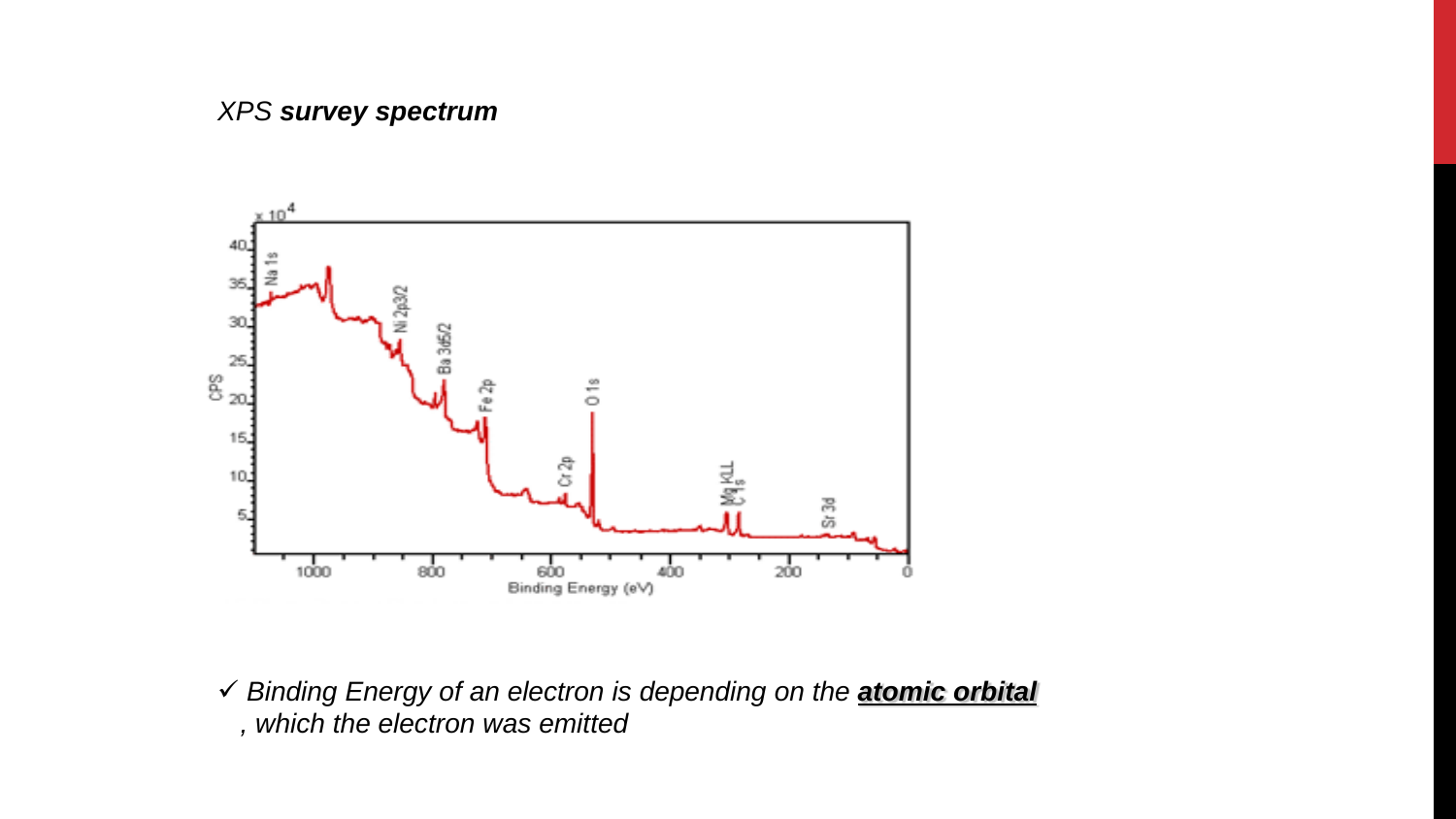### *Working Processes*

#### *Primary Processes*

#### **1) Photoionization**

 $A + hv \rightarrow A^{+*} + e^{-}$  (discrete energy - **XPS)** 

E (kinetic) =  $E$  (photon) -  $E$  (binding)

#### **2) Electron Ionization**

 $A + e^- \rightarrow A^{+*} + 2e^-$  (not discrete energy - background)

#### *Secondary Processes* :

**3) Photon Emission**

 $A^{+*} \rightarrow A^{+} + h v'$  (x-ray)

**4) Auger Electron Emission**

 $A^{+*} \rightarrow A^{++} + e^{-}$  (discrete energy – **AES**)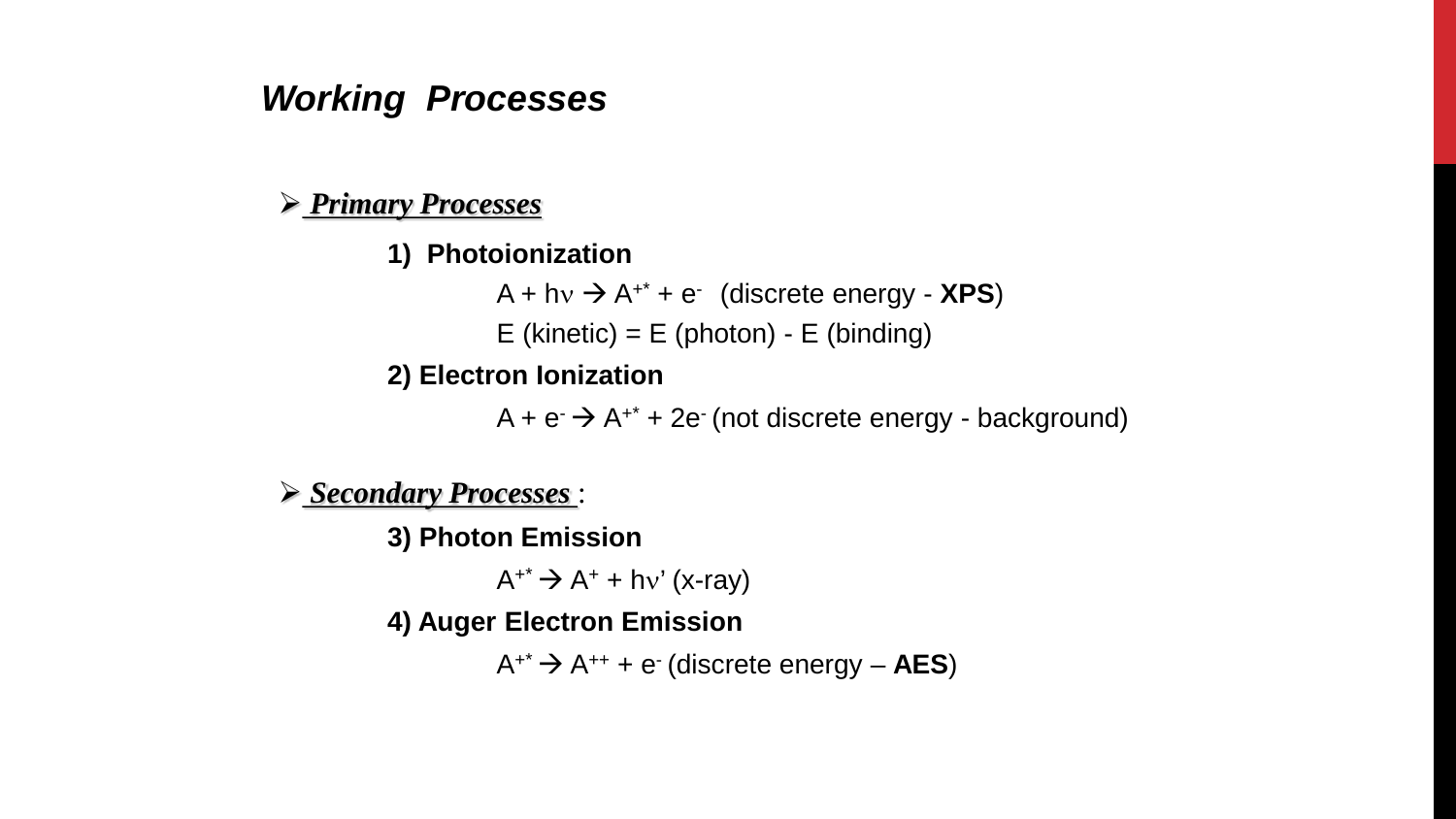### **Chemical Shifts and Oxidation States**

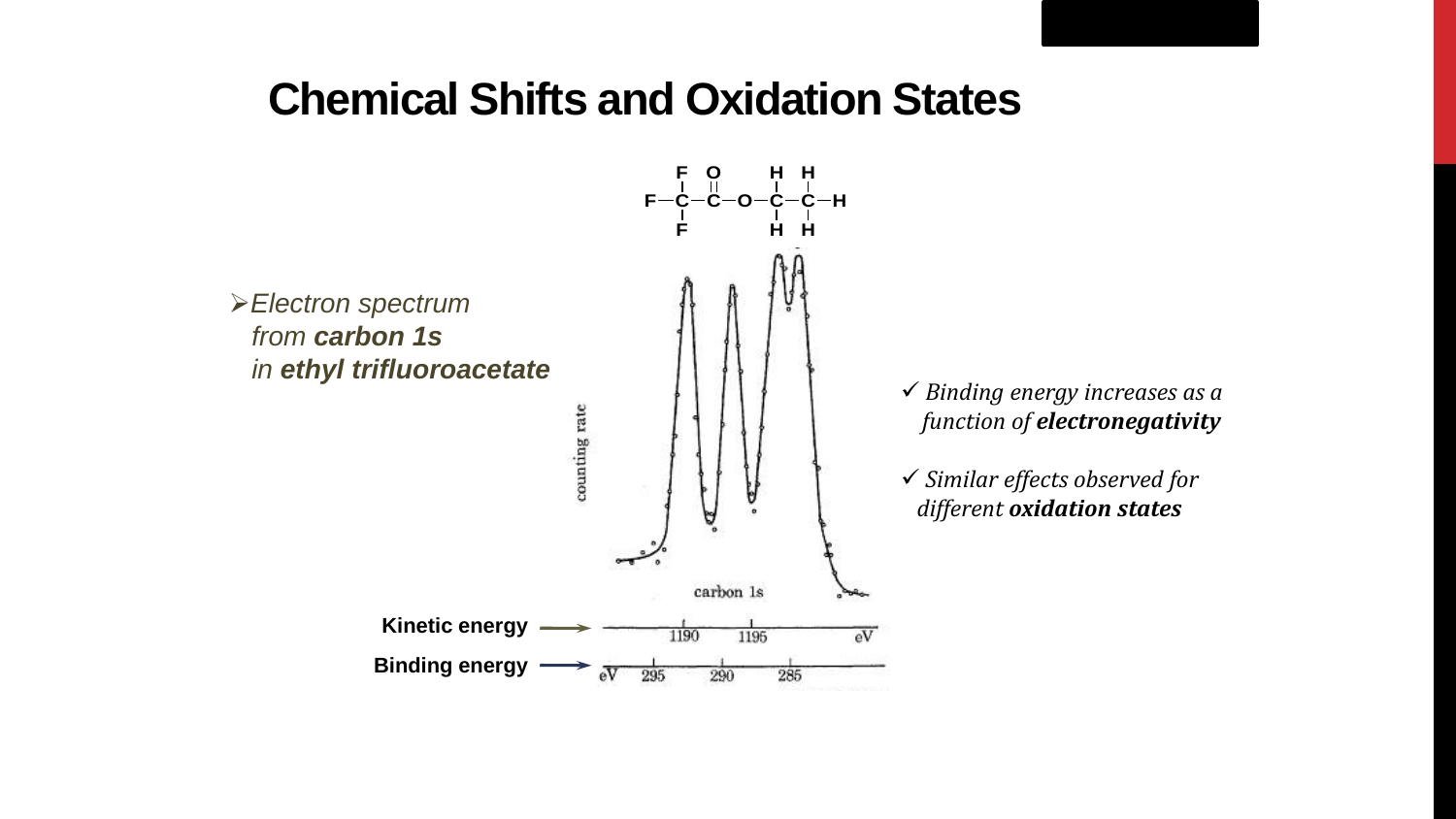## **Chemical Shifts and Oxidation States**

|             | Oxidation<br>state | $\mathsf{S}$ | <b>Se</b> | Te     |
|-------------|--------------------|--------------|-----------|--------|
| $X^{-2}$    | $-2$               | $-1.4$       | $-0.8$    | $-0.6$ |
| $X^0$       |                    |              | 0         |        |
| $XO_3^{-2}$ | $+4$               | 3.6          | 3.7       | 2.9    |
| $XO4-2$     | $+6$               | 5.5          | 4.2       | 3.6    |
|             |                    |              |           |        |

<sup>∆</sup> *Eb*



*≻ Oxidation* : valence electron density  $\psi$ 

 $\Rightarrow$  nuclear pot.  $\uparrow$   $\Rightarrow$  repulsive pot.  $\downarrow$ 

 $\Rightarrow$  binding energy  $\spadesuit$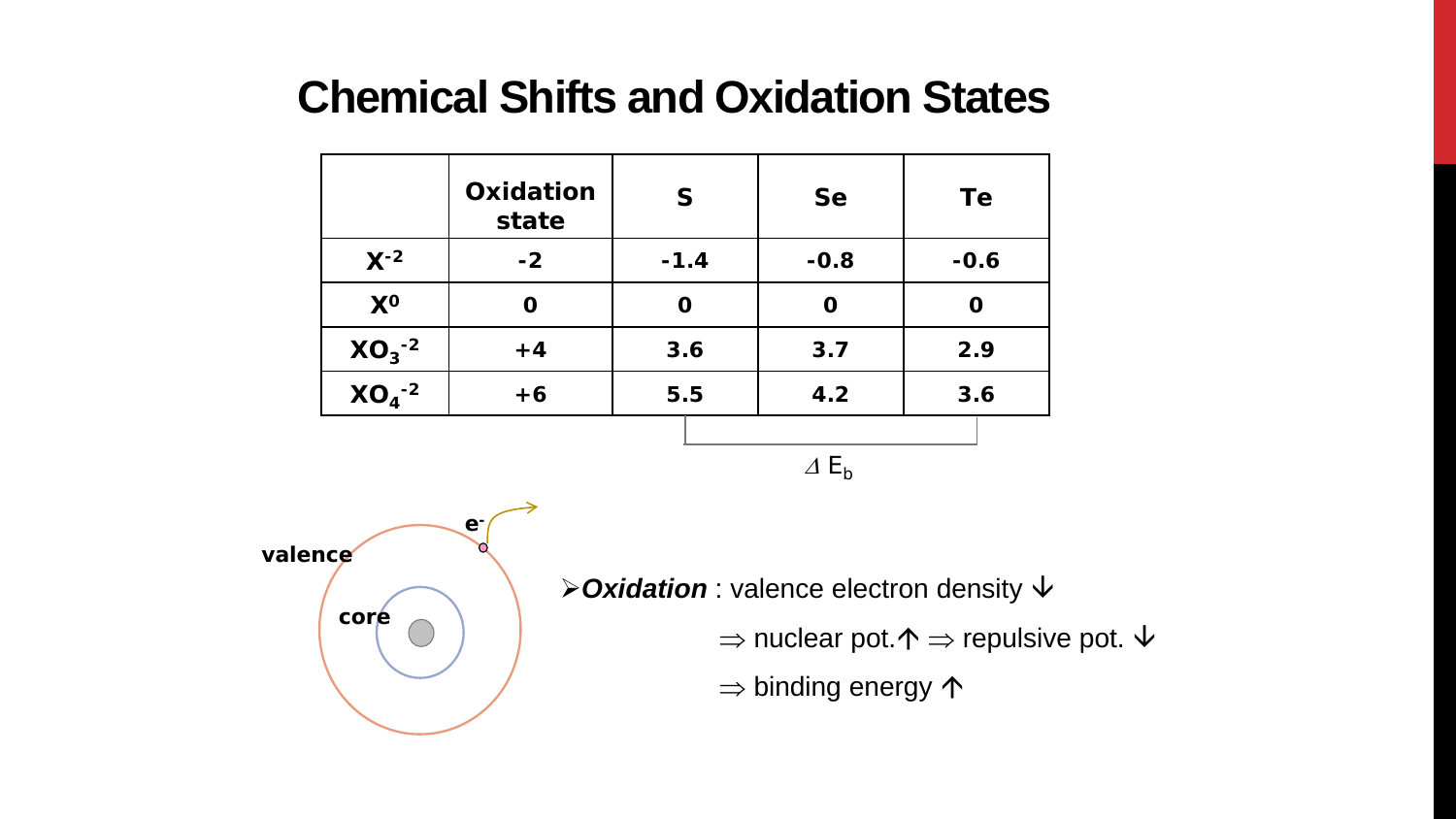## **Instrument Components**

- A source of X-rays
- An ultra-high vacuum (UHV) stainless steel chamber with UHV pumps
- An electron collection lens
- **An electron energy analyzer**
- An electron detector system
- A moderate vacuum sample introduction chamber
- Sample mounts
- A sample stage
- A set of stage manipulators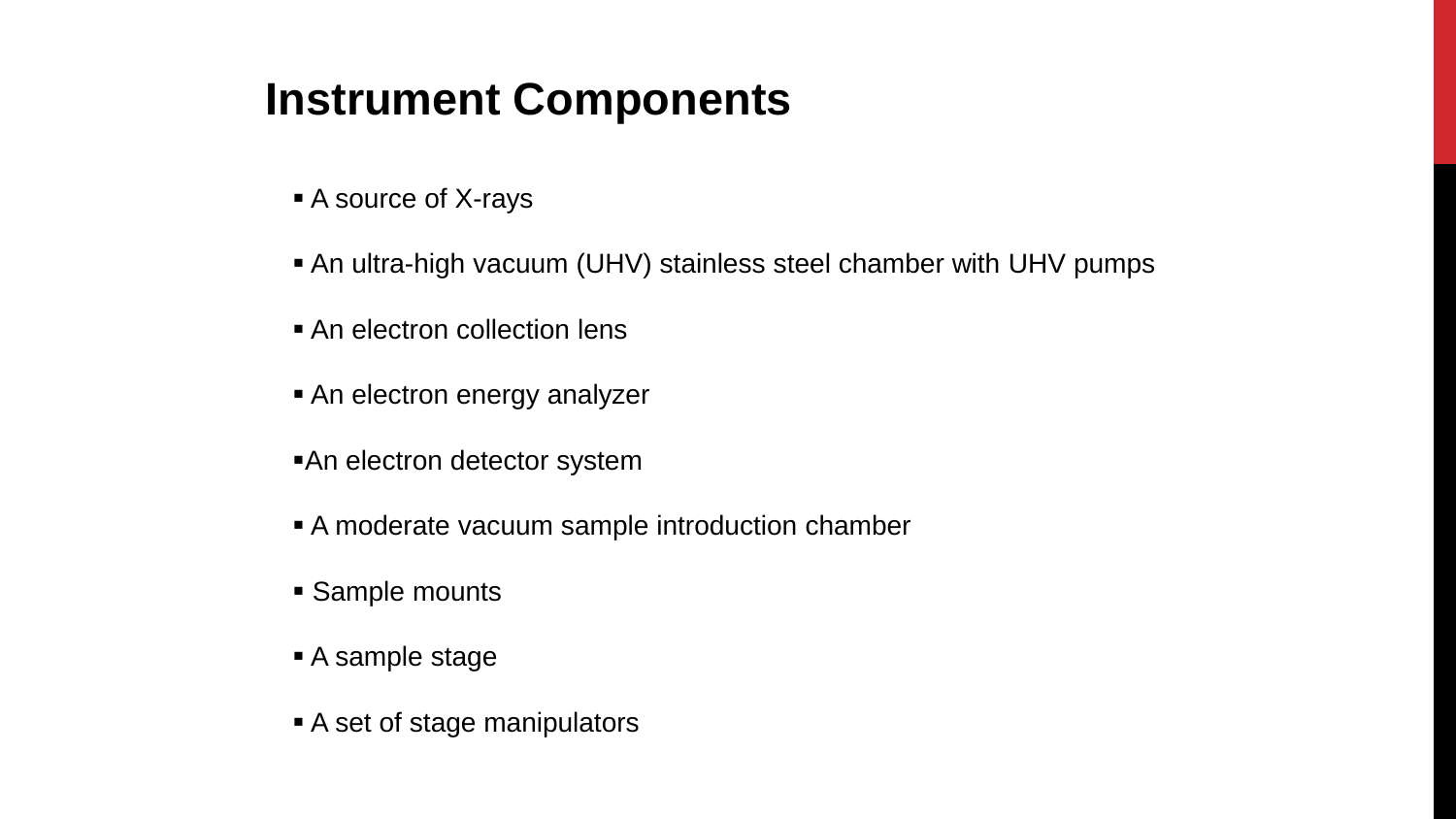## **Scheme of instrument**



• Requires ultra high **vacuum systems (10-5 to 10-10 torr)**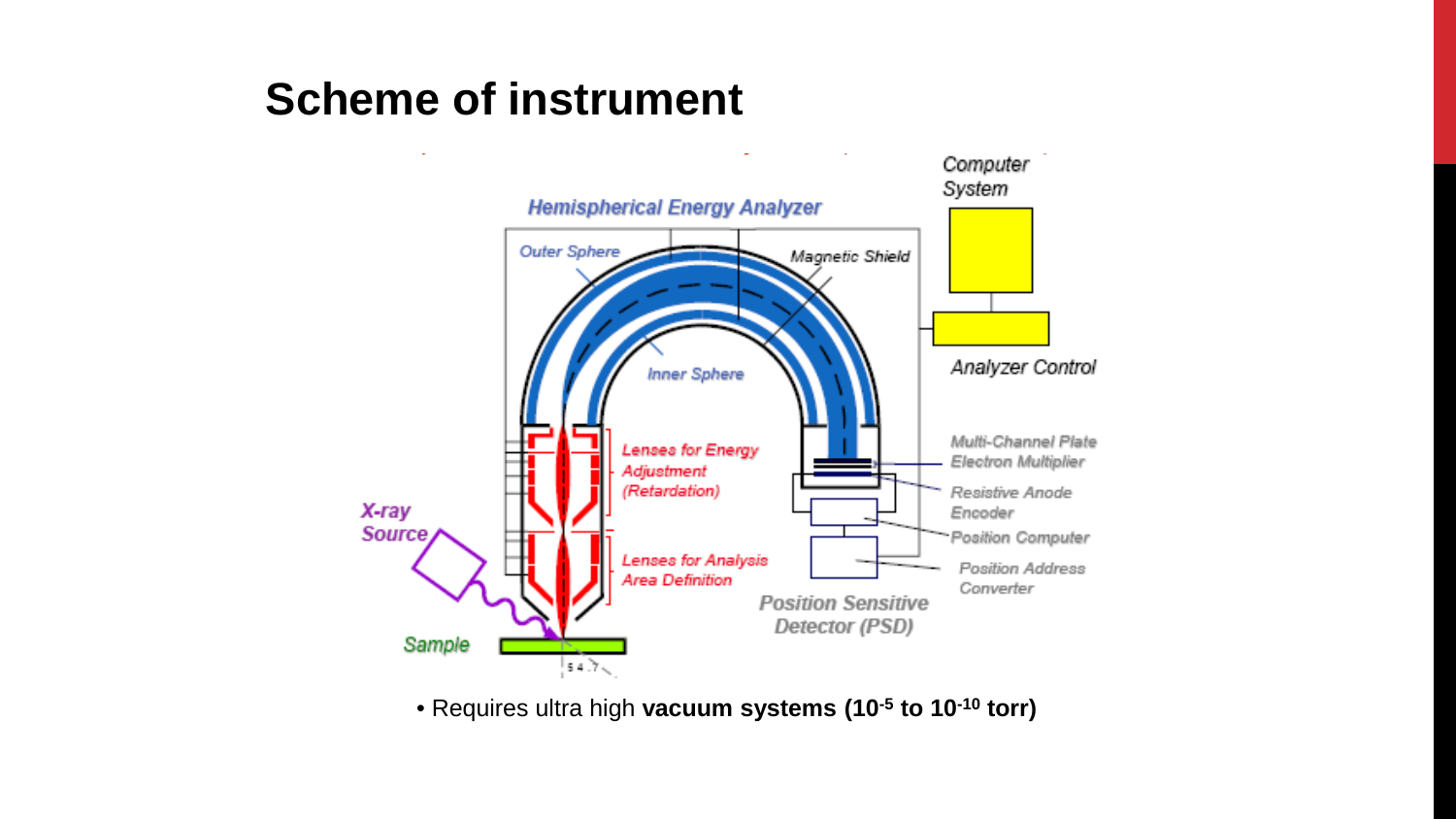## **Source of XPS**